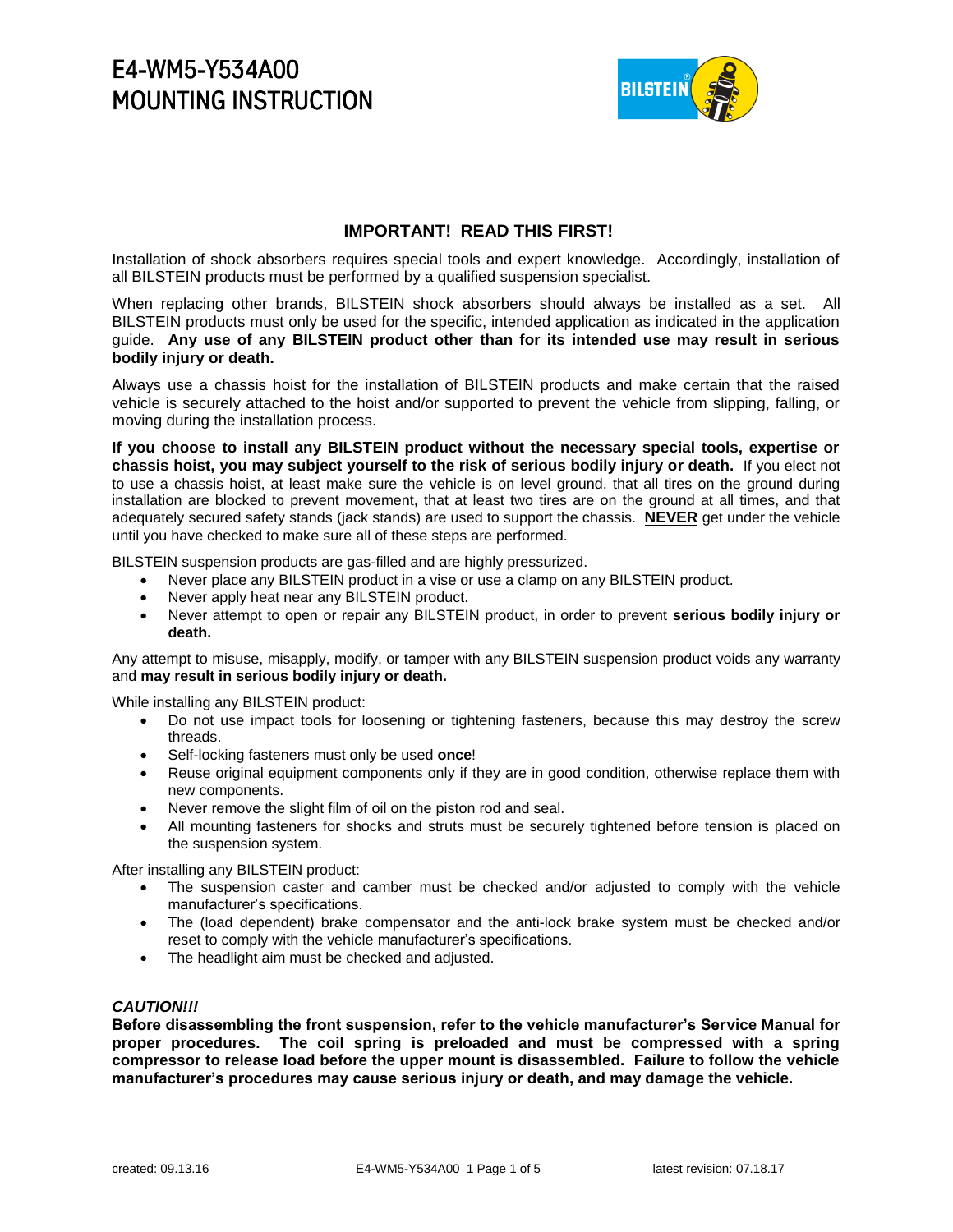

### **IMPORTANT:**

#### **PLACE CIRCLIP IN APPROPRIATE GROOVE TO ADJUST RIDE HEIGHT.**

Use appropriate tools to move the circlip. Ensure that the circlip is fully seated in the groove after moving it (you should be able to rotate it manually in the groove). Install the spring seat in the direction shown only. The circlip must fit completely in the groove inside the spring seat (DETAIL A). **Improper installation will cause permanent damage to the shock!**



| <b>Circlip Location</b>        | B8 6112 Typical Lift Heights** |                          |                                    |                                    |                                   |
|--------------------------------|--------------------------------|--------------------------|------------------------------------|------------------------------------|-----------------------------------|
| (Driver side / Passenger side) | 4x4 3.4L V6<br>Double Cab      | 4x4 3.4L V6<br>Extra Cab | 4x4 2.7L 4cyl<br><b>Single Cab</b> | Prerunner<br>3.4L V6<br>Double Cab | Prerunner<br>3.4L V6<br>Extra Cab |
| #11/#10                        | 2.8"                           | Do not use               | Do not use                         | Do not use                         | Do not use                        |
| #10/#9                         | 2.4"                           | 2.4"                     | Do not use                         | Do not use                         | Do not use                        |
| #9 / #8                        | 2.1"                           | 2.1"                     | Do not use                         | 3.1"                               | Do not use                        |
| #8 / #7                        | 1.8"                           | 1.7"                     | 1.9"                               | 2.8"                               | 1.8"                              |
| #7 / #6                        | 1.4"                           | 1.4"                     | 1.6"                               | 2.5"                               | 1.5"                              |
| #6 / #5                        | 1.1"                           | 1.1"                     | 1.2"                               | 2.1"                               | 1.2"                              |
| #5 / #4                        | 0.7"                           | 0.8"                     | 0.9"                               | 1.8"                               | 0.9"                              |
| #4 / #3                        | 0.4"                           | 0.4"                     | 0.6"                               | 1.5"                               | 0.5"                              |
| #3/#2                          | stock                          | stock                    | 0.3"                               | 1.2"                               | 0.2"                              |
| #2/#1                          | Do not use                     | Do not use               | stock                              | 0.8"                               | stock                             |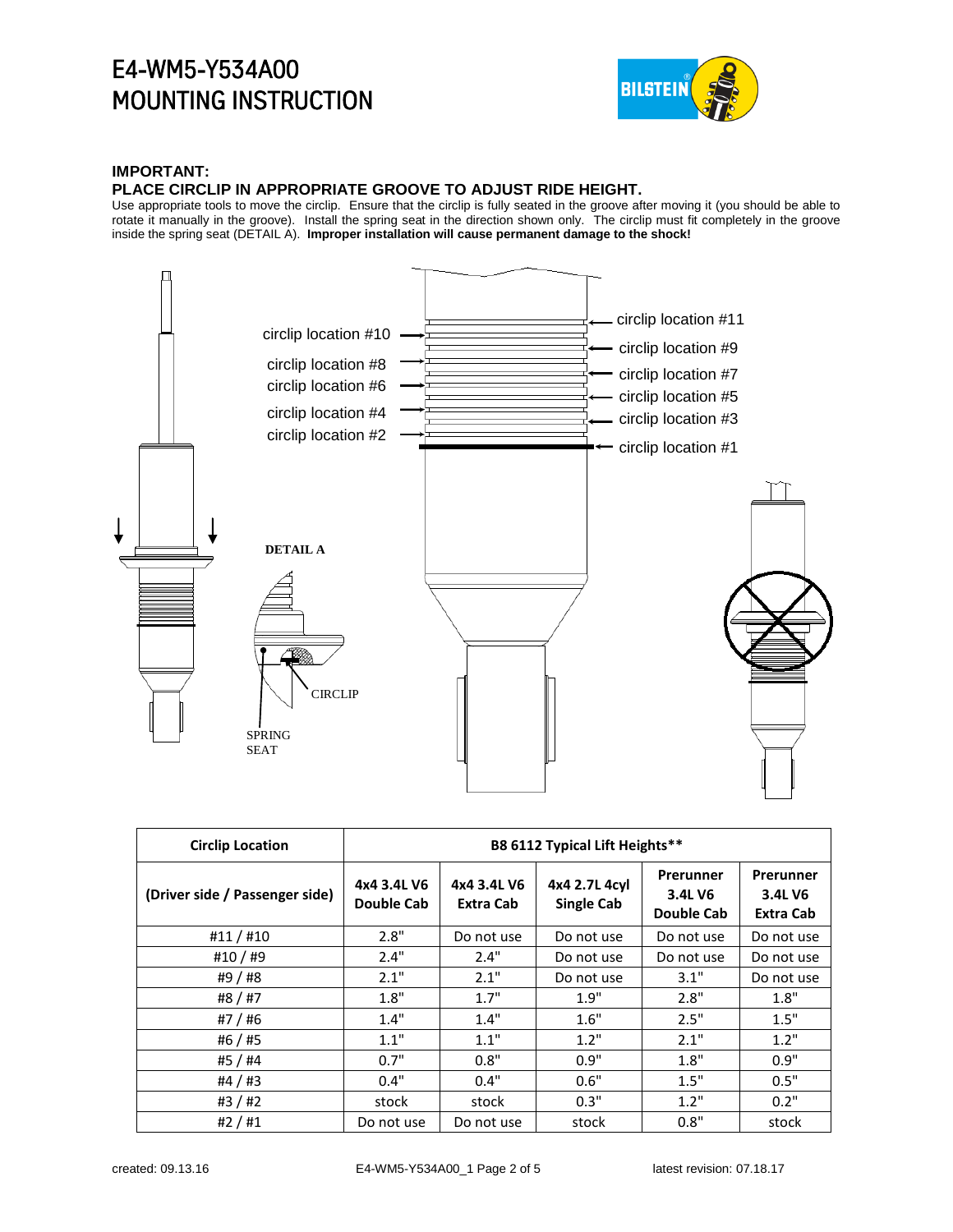

\*\* Ride heights indicated are typical. Actual ride height is influenced by which factory suspension the vehicle is equipped with and its condition; optional equipment and accessories on your vehicle, and other vehicle modifications such as replacement coil springs, wheel and tire combinations, etc.

Modifying/lifting the suspension to your vehicle may raise its center of gravity and may make it more susceptible to loss of control and/or rollover, which may result in death or serious injury. We strongly recommend that you offset the loss of rollover resistance as much as possible by increasing tire track width, and that you equip the vehicle with a functional roll bar and cage system. Wear seat belts and shoulder harnesses at all times, and avoid situations where a side rollover may occur.

## **On all models it is recommended that the driver side circlip is installed one position higher than the passenger side circlip.**

For example, to achieve the **highest lift setting of 2.8"** on a **4x4 V6 Double Cab**, the circlips should be installed as follows:



Another example: to achieve the **stock ride height setting** on a **Prerunner V6 Extra Cab**, the circlips should be installed as follows:

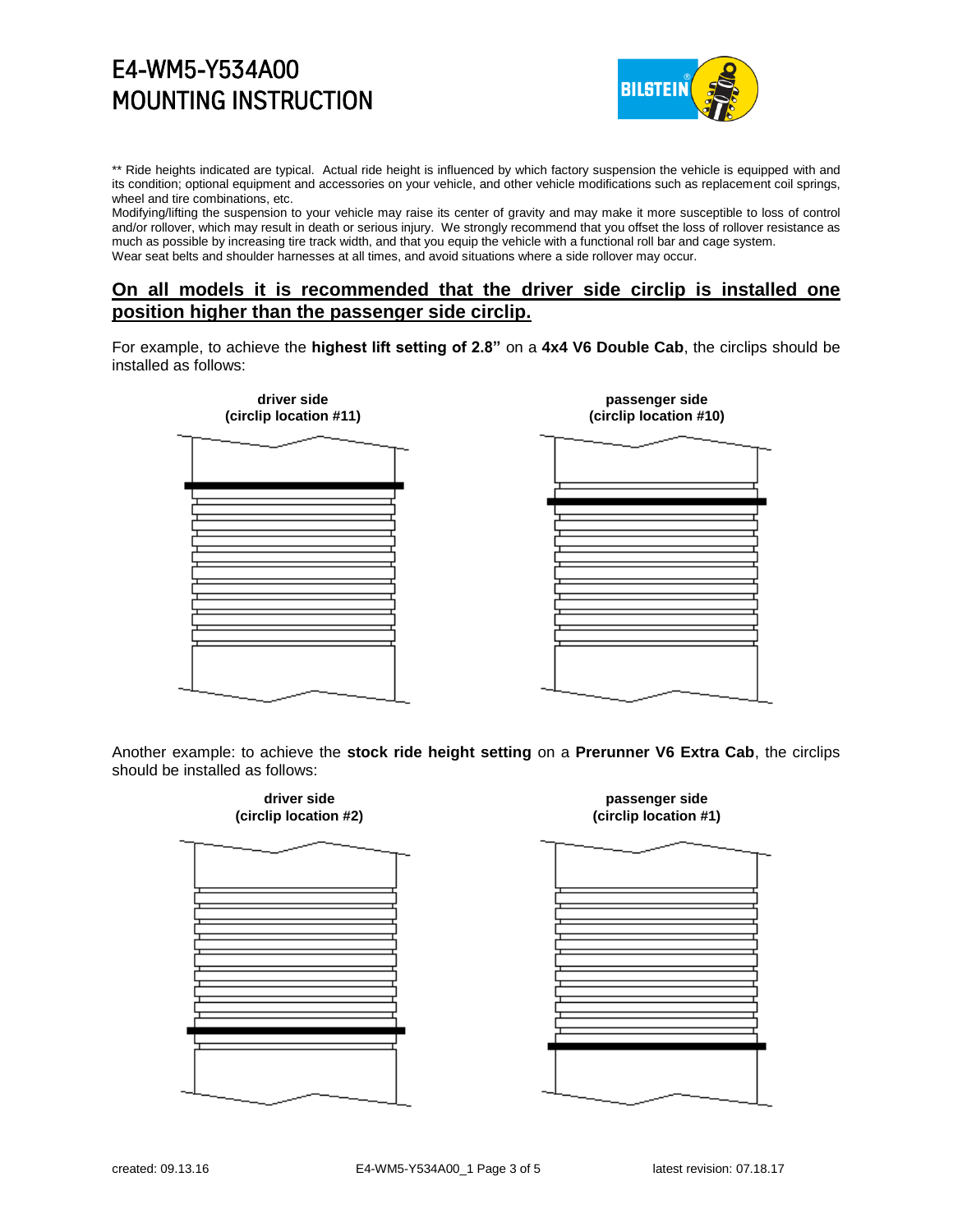

### **Instructions for disassembly of OE shock absorber module:**

- **A.** Remove the existing shock and spring unit from the vehicle following all procedures in the vehicle manufacturer's service manual.
- **B.** Note the clocking of the lower mount bushing relative to the studs on the upper mount (important for reassembly).
- **C.** Using an appropriate spring compressor, compress the spring until it can be rotated freely by hand. Then, disassemble the shock and spring unit.

### **Instructions for assembly of B8 6112 shock absorber module:**

- **D.** Install the supplied spring seat onto the shock body as shown. Ensure that the groove inside the spring seat fits over the circlip on the shock body (see DETAIL A on page 2). Improper installation will cause permanent damage to the shock.
- **E.** Install the supplied rod adapter (counter bore side down) onto the stem of the rod as shown. Ensure that the rod adapter is oriented correctly (see Figure 1 DETAIL B).
- **F.** Install the supplied lower washer (concave side up) onto the stem of the rod as shown. Ensure that the lower washer is oriented correctly (see Figure 1 DETAIL B).
- **G.** Install the OE lower bushing and OE middle washer (concave side down) as shown and in accordance with the vehicle manufacturer's Service Manual (see Figure 1).
- **H.** Using an appropriate spring compressor, compress the supplied coil spring and assemble it with the new Bilstein shock.
- **I.** Install the OE upper mount over the threaded stem on the new Bilstein shock and on top of the spring. Rotate the shock so that the lower mount is aligned with the upper mount studs as noted in step B.
- **J.** Install the supplied upper bushing and supplied upper washer (concave side down) onto the stem of the rod as shown. Ensure that the upper washer is oriented correctly (see Figure 1).
- **K.** Install the provided new locknut and tighten to 27 N·m (20 lb·ft).

### **\*\*\*\*DO NOT USE AN IMPACT WRENCH TO TIGHTEN THE NUT! \*\*\*\***

- **L.** Release the spring compressor while ensuring that the lower shock mount remains aligned with the upper mount studs.
- **M.** Install the assembly on to the vehicle and tighten all fasteners to vehicle manufacturer's specifications.
- **N.** Check wheel alignment. If necessary, adjust to the vehicle manufacturer's specifications. This completes the installation.